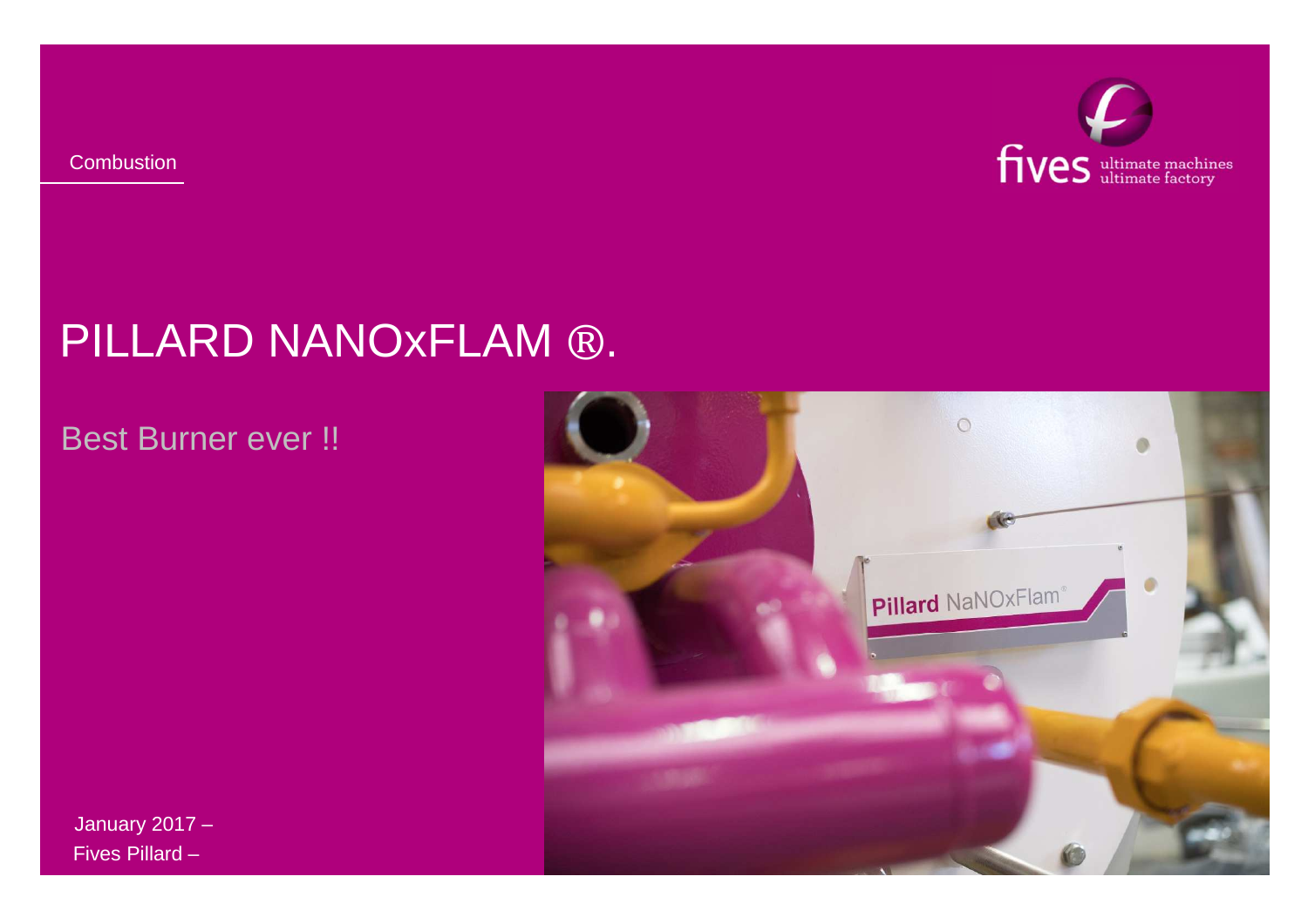

What is Pillard NANOXFLAM?

**PILLARD NANOxFLAM® is the best burner ever for boilers**

 $\blacktriangleright$ **Simple, sturdy and efficient design**

 $\blacktriangleright$ **Beautiful compact natural gas flame**





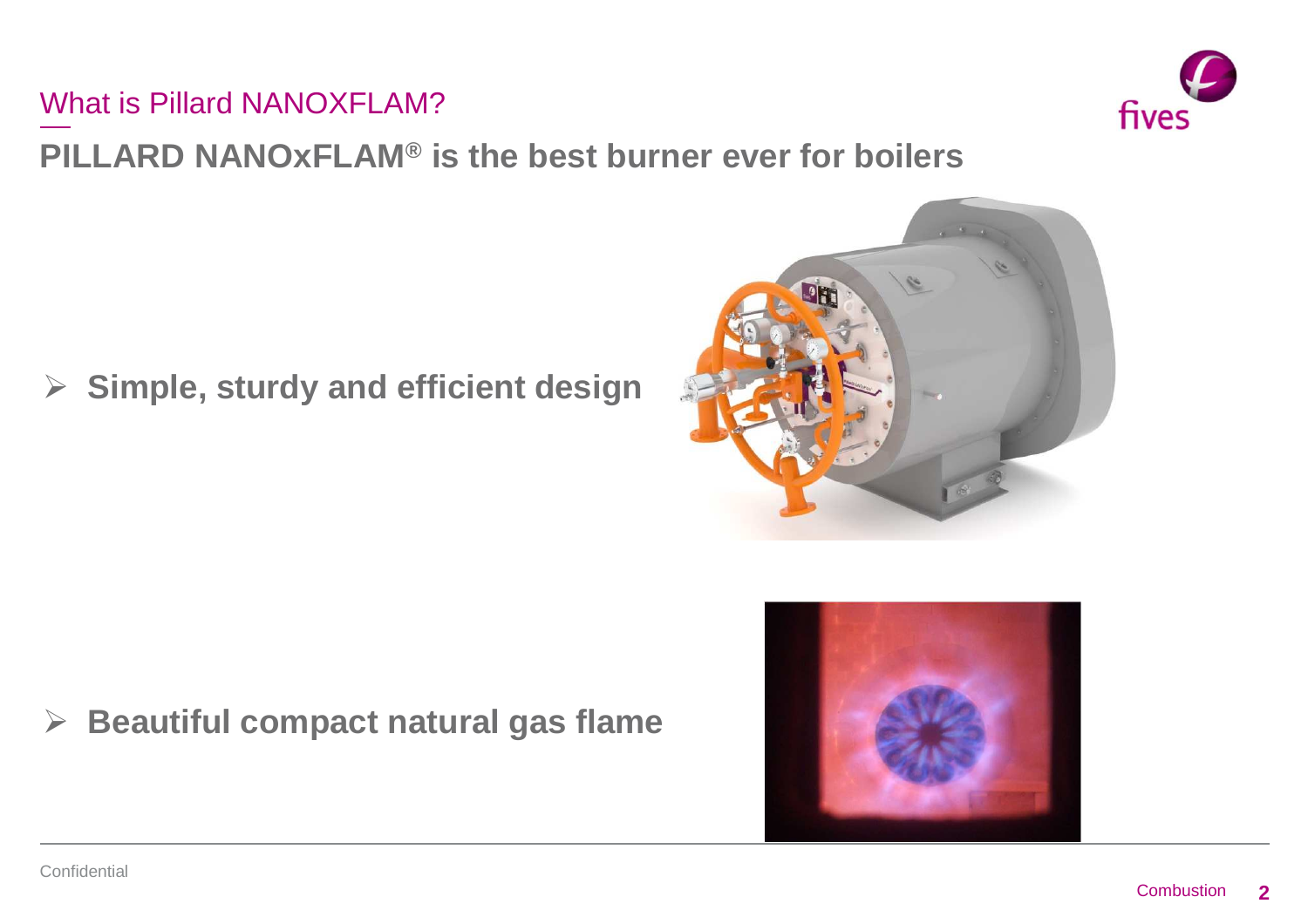

#### What is Pillard NANOXFLAM?

# **PILLARD NANOxFLAM® is a burner of 5 to 60 MWt for**

• **WATER TUBE BOILERS** 

**Natural Gas firing with diesel oil as backup**





• **FIRE TUBE BOILERSNatural Gas firing with diesel oil as backup**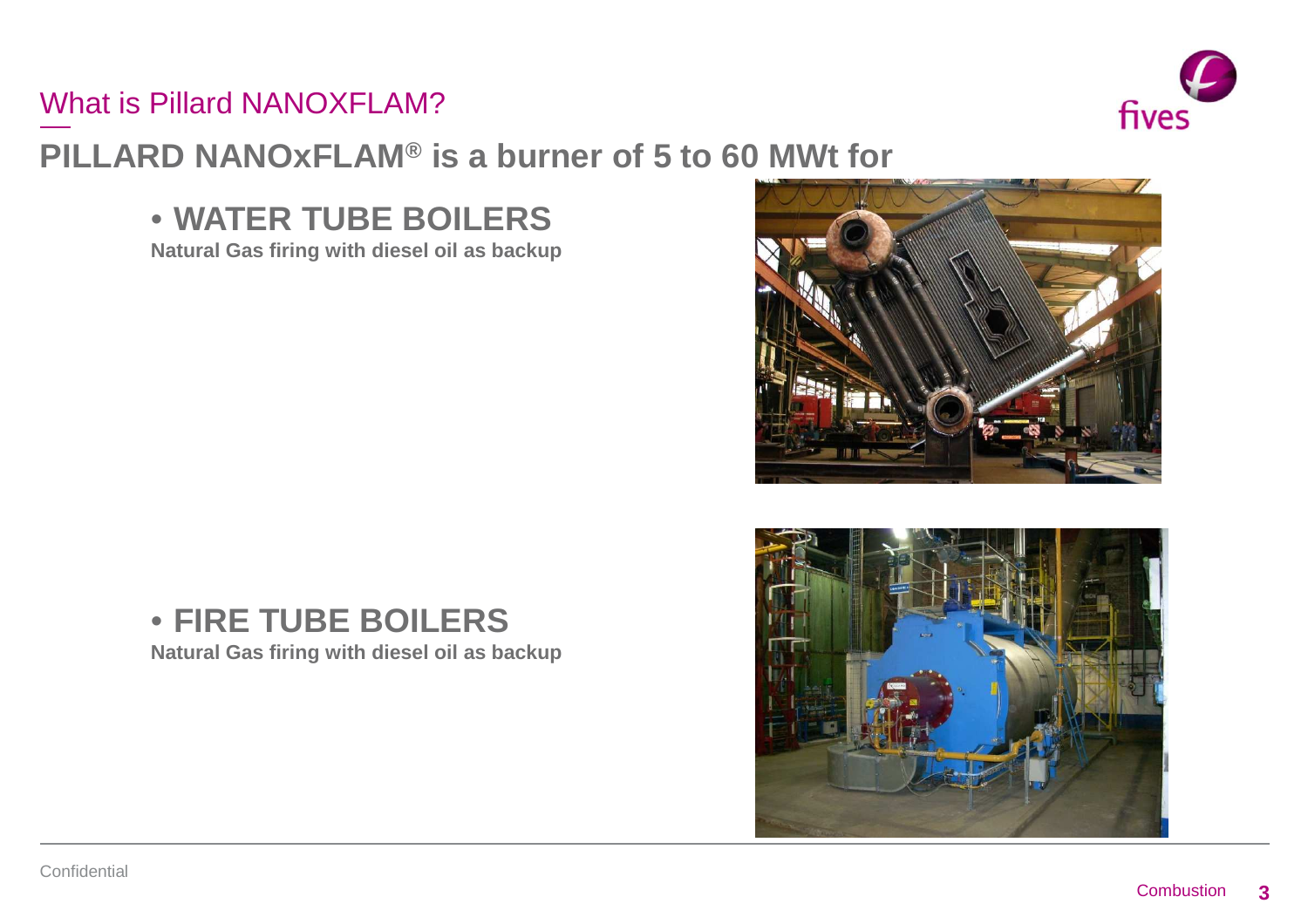## History of Pillard NANOXFLAM



# **PILLARD NANOxFLAM® is the best burner ever for boilers**

2011 – Project start with definition of prototype with 3D model and Ansys simulation financed in part by ADEME. 2012/2013 – Experimental development through 5 MW prototypes mounted on a water-tube boiler and on a fire tube boiler in our Tests Center.

- 2014 11 MW industrial burner through an industrial partnership with Solvay valence France.
- 2014 Very Good Results at Solvay valence plant
- 2015 –Burners standardization from 5 to 60 MWt.
- 2015 First orders from Samsung South Korea.
- 2016 Very Good Results at Samsung South Korea
- 2016 Other order from CPCU Hospital Kremlin Bicêtre (Paris urban heating)

2016 The **PILLARD NANOxFLAM®** technology is registered as **best available techniques for Large Combustion Plants (Draft BREF 2016)**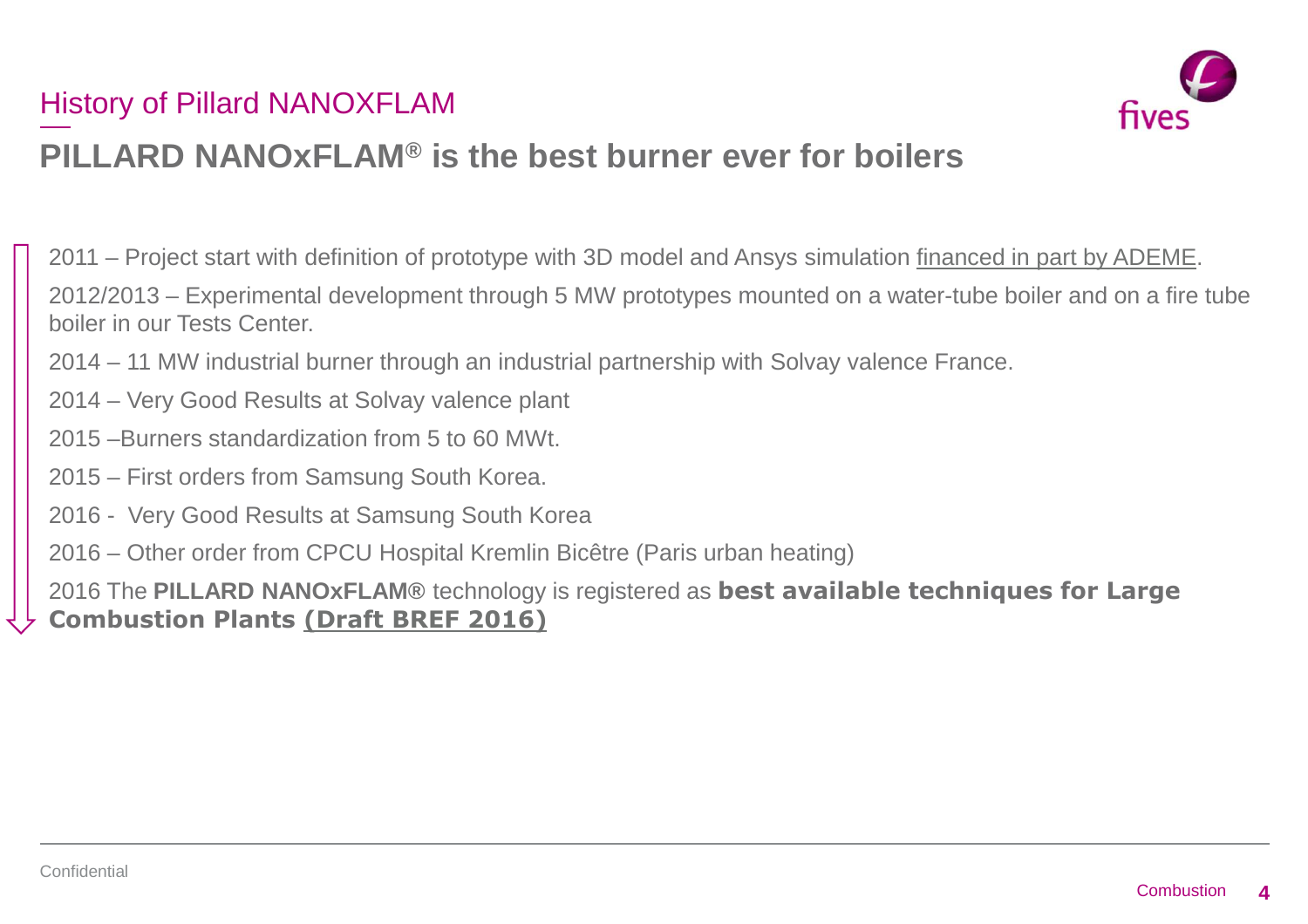### Main characteristics of Pillard NANOXFLAM?



### **PILLARD NANOxFLAM® is the best burner ever for boilers**

- $\blacktriangleright$ 
	- •**NOx < 25 ppm @3%O2 dry without FGR**
	- •**NOx < 10 ppm @ 3% O2 dry with FGR**
	- •**CO < 12 ppm @ 3% O2 dry**
- $\blacktriangleright$  **NATURAL GAS with Diesel oil as backup**
	- •**fuel pressure same as standard burner**
	- •**PID same as standard burner**
- $\blacktriangleright$  **EFFICIENCY**
	- •**Typical O2 in flue gas 1.8% to 2.5%**
- $\blacktriangleright$  **TURN DOWN :**
	- •**1 to 6**
	- •**1 to 8 (option)**
- ⋗ **BOILER OPENING AND BURNER DIMENSIONS :**
	- •**Limited**
- ➤ **FLAME DIMENSIONS**
	- •**Similar a standard burner**

### Fives Pillard PATENT→ EMISSIONS: N°WO2014162074



Figure 1

Figure 2



Figure 4 Figure 3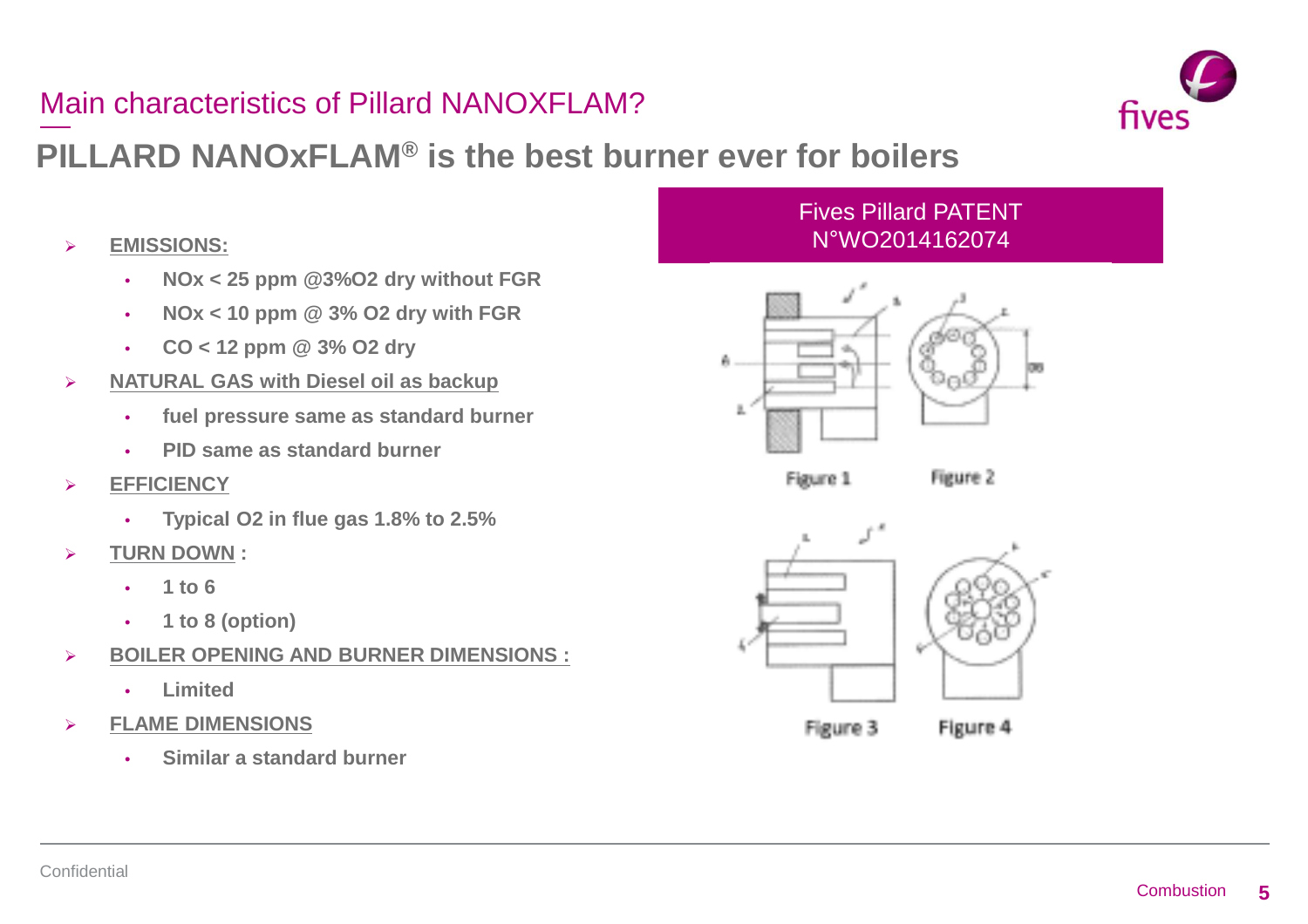# EXPERIENCE RETURN 1**PILLARD NANOxFLAM®**

#### **2014 FIRST INDUSTRIAL BURNER SOLVAY**





**Water tube boiler– 11 MW**

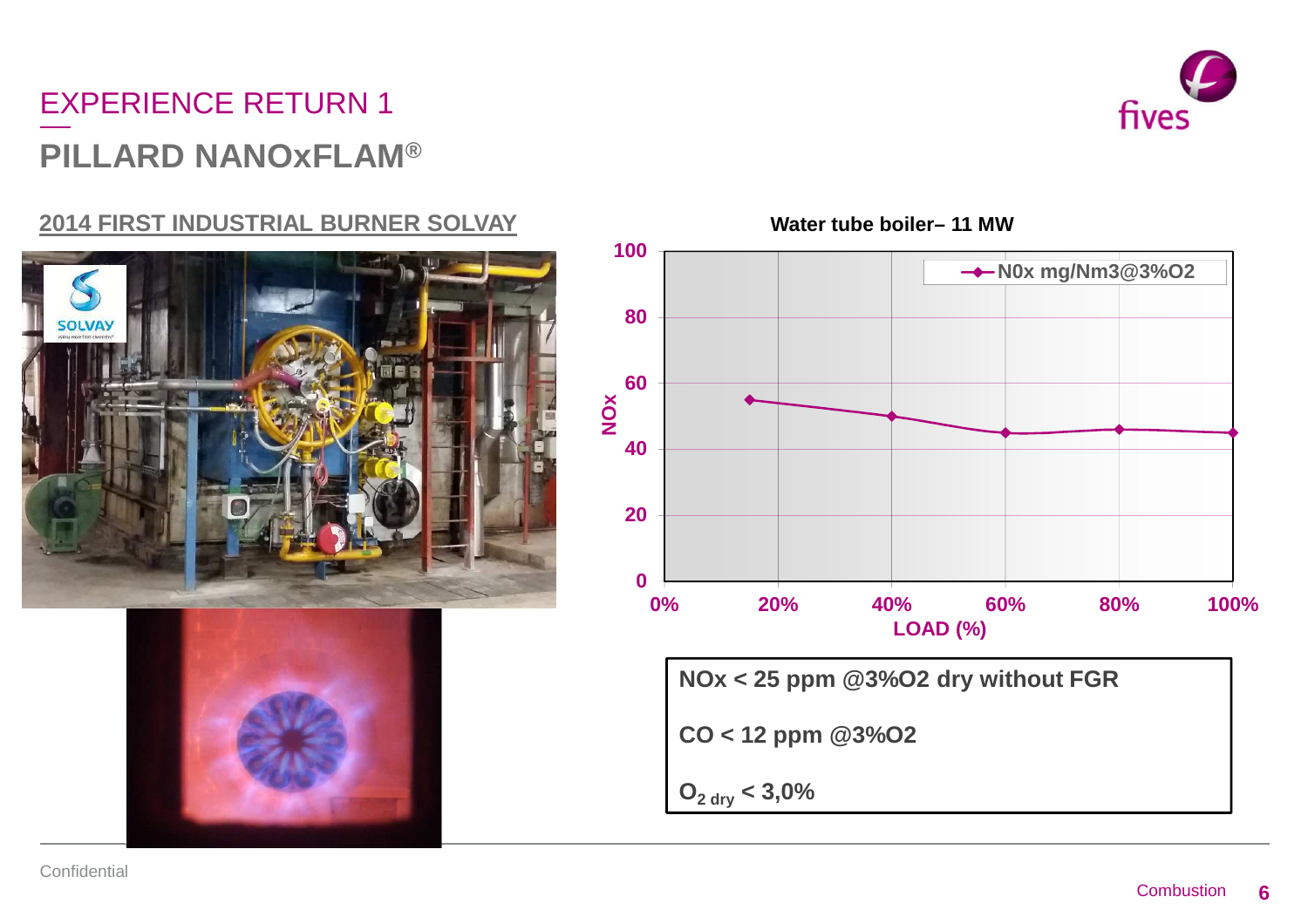# EXPERIENCE RETURN 2 to 6**PILLARD NANOxFLAM®**

**2014 -2016 Samsung 5 boilers in operation**

- **Design to cost**
- **High efficiency**





#### **1 Water tube boiler– 15 MW - Onyang**

#### **4 water tube boiler– 32 MW - DC**

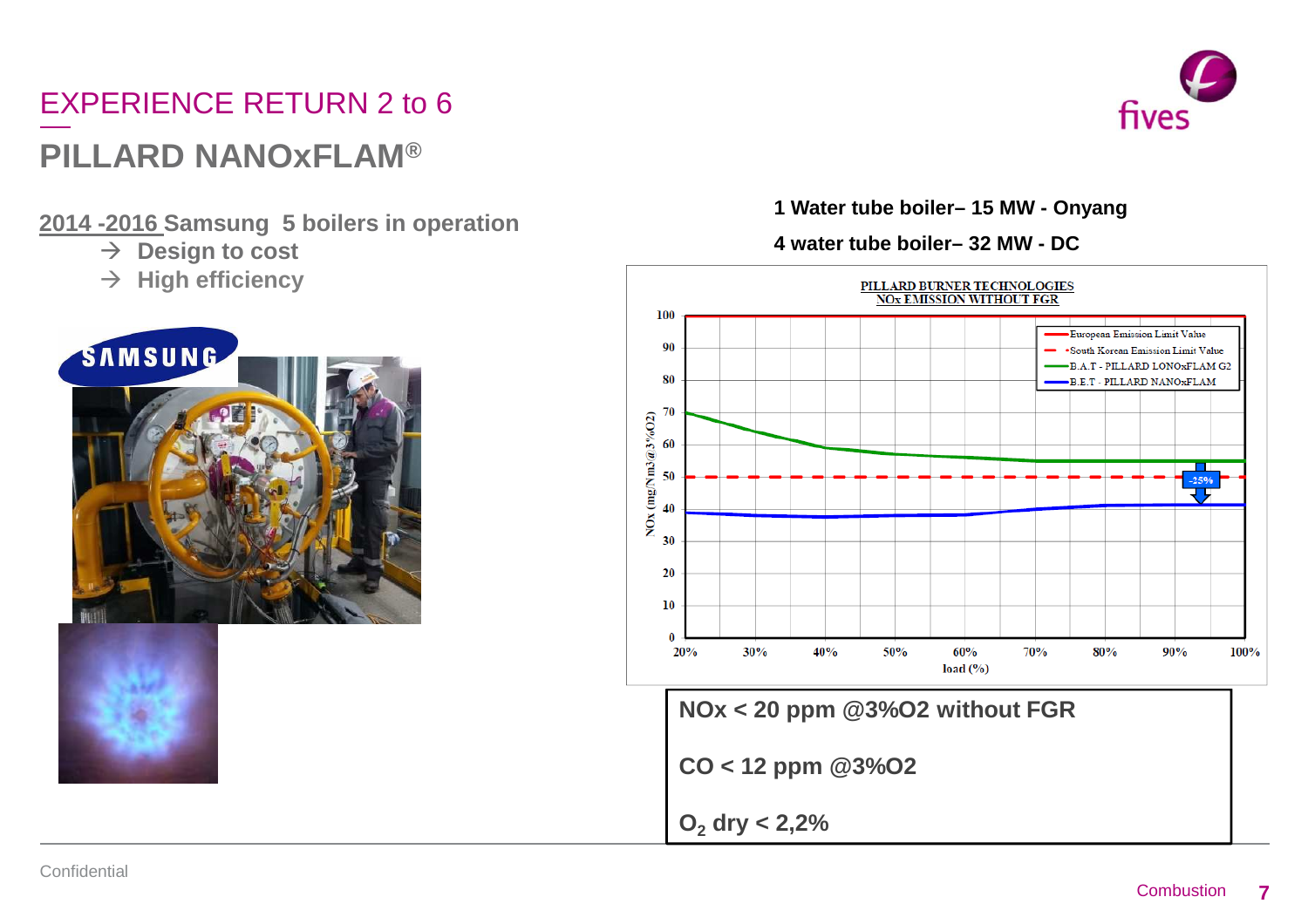# PENDING EXPERIENCE RETURNS**PILLARD NANOxFLAM®**

#### **Commissioning for 2017:**

 $\blacktriangleright$  **CPCU (Paris district heating) Kremlin-Bicêtre** : 1 x Water tube boiler 18 MW with turn down 1 to 120

#### $\sum_{i=1}^{n}$ **Samsung Electronics** :

1 x Water tube boiler 32 MW / NOx < 10 ppm @3%O2 « single digit » with FGR

 $\blacktriangleright$ **W. Hamburger paper** : 2 x Fire tube boilers of 21 MW, each equipped with 2 NANOxFLAM® burner





赫